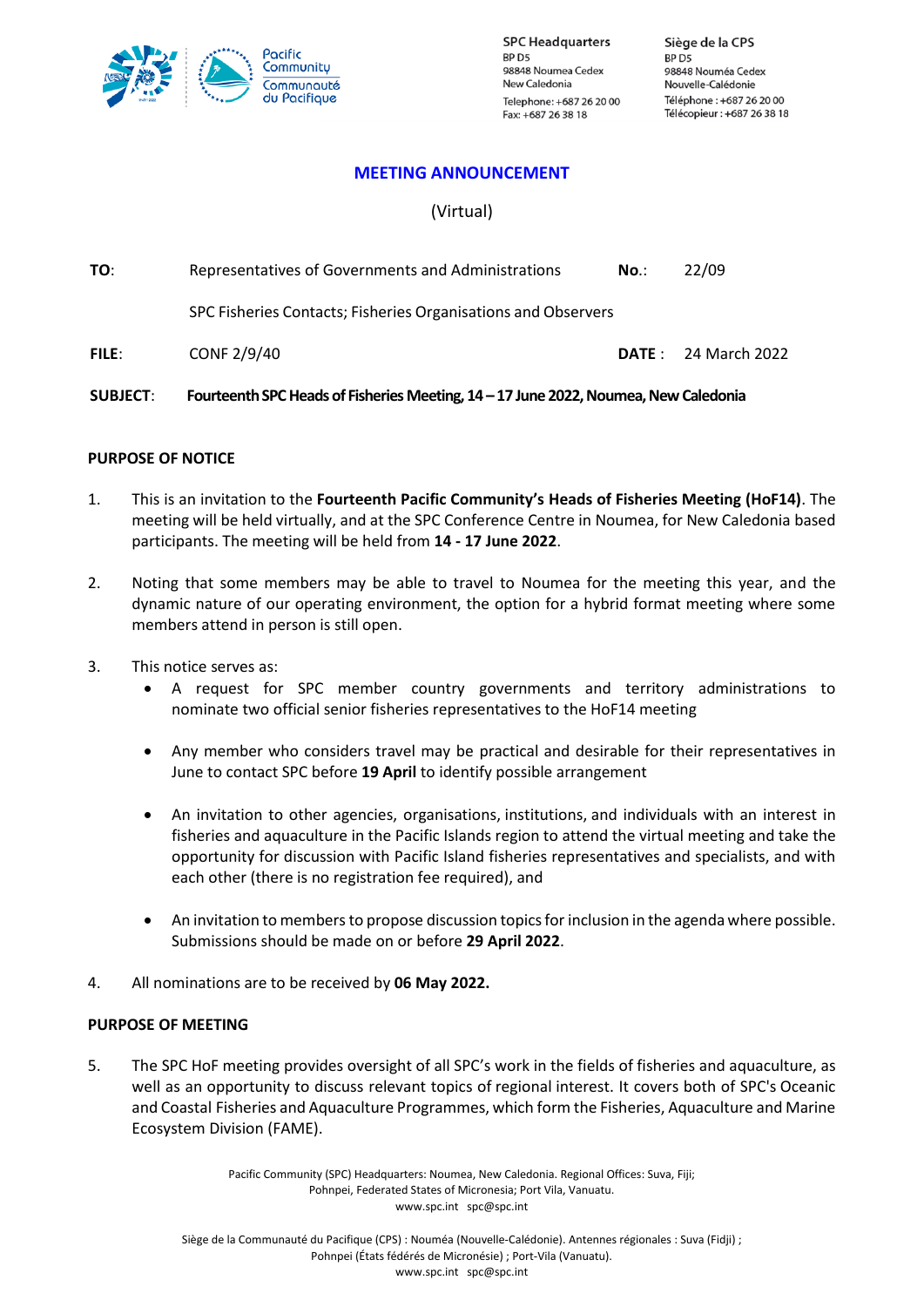- 6. The 12th Heads of Fisheries meeting (HoF12) in 2020 recommended that the HoF meeting focus on guiding FAME's strategic direction and work-plan priorities, and consider strategic regional policy and governance issues to be transmitted to Regional Fisheries Ministers' Meeting and, where appropriate, from there to the PIF Leaders' meetings.
- 7. An important topic for HoF14 will be to further discuss responses to the impact of COVID-19 on the sustainable management of fisheries resources, particularly in relation to food and nutritional security, and livelihoods.
- 8. HoF14 will also be discussing recommendations from the 4<sup>th</sup> Regional Technical Meeting on Coastal Fisheries and Aquaculture (RTMCFA4) (held 12 – 15 October 2021), including the outcome report of the First Community-Based Fisheries Dialogue (CBFD).
- 9. The Heads of Fisheries meeting is intended to cover the entire range of work of national and territorial fisheries administrations. It may discuss issues outside the current range of the SPC work-programme. This "big-picture" view of fisheries is essential for longer-term planning and is also of considerable assistance to other agencies, institutions, regional non-governmental organisations (NGOs) / civil society organisations (CSOs) and donors interested in national as well as regional issues.

## **PROVISIONAL AGENDA**

- 10. HoF14 will take place over four morning sessions from **14 - 17 June 2022**. The following items are provisionally included in the four-day agenda:
	- Feedback on FAME's strategic direction and priorities, including reporting on the progress against FAME Business Plan,
	- Discussion on SPC FAME's current and future work developments (and review of the new FAME Business Plan 2022-2027),
	- Discussion on regional fisheries and aquaculture governance and policy matters, and emerging issues of concern, including those identified at the Fourth Regional Technical Meetings on Coastal Fisheries and Aquaculture (RTMCFA4); and
	- Potential topics identified through discussions with members including recovering from the impacts of COVID-19, scaling-up of community-based fisheries, climate change, tuna stock harvest strategy development, implementing close-kin mark recapture techniques, and aquaculture.
- 11. **Proposals from members for the inclusion of other discussion topics are welcome and should be submitted on or before 29 April 2022**. The draft agenda will be posted on the SPC website: **06 May 2022**.
- 12. If any organisation or individual wishes to raise a fisheries issue of wide significance, then it should be proposed to SPC by 29 April 2022 for consideration. Other information should be provided as a written statement or short video recording to be posted online.
- 13. Members are strongly encouraged to provide in advance a brief member statement of 1-2 pages highlighting information on fisheries and aquaculture in their country or territory, issues that they are facing in the fisheries sector, and any experience or advice that they wish to share with colleagues from the region. A template will be circulated on or before **29 April 2022** to guide members.
- 14. Observers who wish to share information or a statement with members and colleagues in the meeting are requested to provide written statements by **20 May 2022** to allow time to be uploaded and read in advance of the meeting.